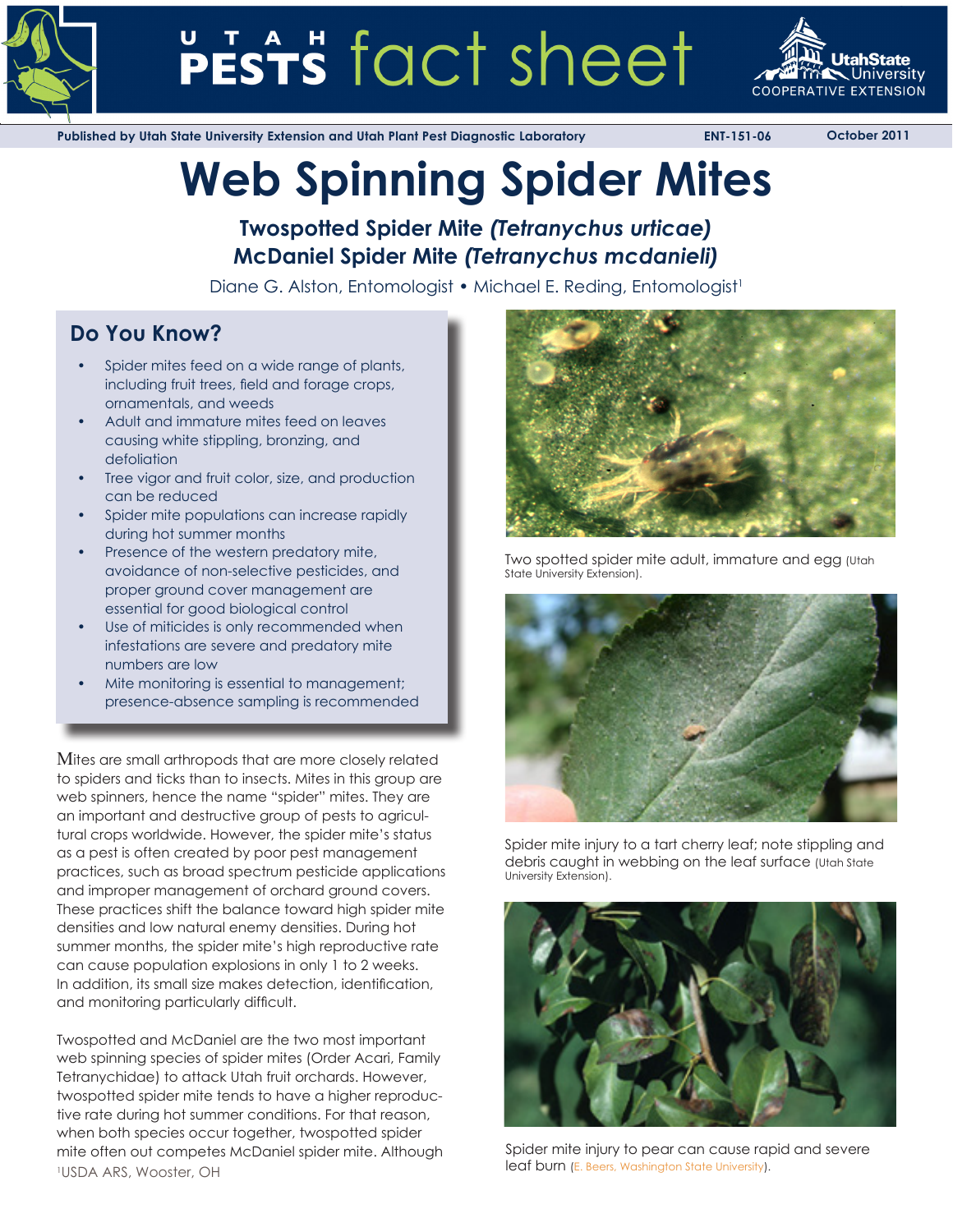they are different species, their life histories, monitoring methods, and management techniques are similar enough to discuss together.



Arrow indicates time when monitoring should occur. Count the number of mite-infested leaves every 1-2 weeks (see Presence-Absence Sampling Method, page 3).

# **PLANT HOSTS**

Twospotted spider mite attack hundreds of plants including many field and forage crops, horticultural crops, ornamentals, and weeds. The host range of McDaniel spider mite is not as broad as that of twospotted spider mite, although it does attack most deciduous fruit trees, some field and forage crops, and many weeds. The following is a list of fruit hosts:

| apple                    | plum       |  |
|--------------------------|------------|--|
| pear                     | prune      |  |
| cherry                   | strawberry |  |
| peach/nectarine          | apricot    |  |
| cane and bramble berries |            |  |

# **LIFE HISTORY**

### **Adult—Overwintering and Damaging Stage**

- **• Size and shape**: female 1/60 inch (0.42 mm) long and oval; male slightly smaller with a tapered hind end
- **• Color:** overwinters as orange female without spots; turns from orange to green once feeding begins in the spring; summer adult has two distinct dark spots on the back behind the eyes (twospotted spider mite) or multiple dark spots on the back (McDaniel spider mite), and is yellow to green turning brown with age; has two red eyes
- **• Where:** winter-form female resides under bark at the base of trees, and under organic matter (duff) on the soil surface
- **When:** emerges when the weather begins to warm in early spring
- Begins feeding on ground cover host plants (see Table 1); moves up into trees as the orchard floor vegetation dries out in early to mid summer or following a major disturbance to the cover, such as herbicide application, mowing, or cultivation
- Egg laying starts a few days after feeding begins
- Overwintering females lay 30 to 50 eggs in a 25-day average life span
- Summer-form female lays up to 100 to 150 eggs in a 4- to 6-week period
- In fruit trees, mites are first found on root suckers,

Table 1. Occurrence of spider mites on ground cover plants in Utah orchards (Alston 1994).

| <b>Plant Common Name</b>                                                                                                                                               | <b>Mite Host Status</b> |  |
|------------------------------------------------------------------------------------------------------------------------------------------------------------------------|-------------------------|--|
| Alfalfa                                                                                                                                                                | X                       |  |
| Apple root sucker                                                                                                                                                      | r                       |  |
| Bittersweet nightshade                                                                                                                                                 |                         |  |
| Cheatgrass                                                                                                                                                             |                         |  |
| Common burdock                                                                                                                                                         | X                       |  |
| Common dandelion                                                                                                                                                       | r                       |  |
| Common lambsquatter                                                                                                                                                    | X                       |  |
| Common mallow                                                                                                                                                          | r                       |  |
| Curly dock                                                                                                                                                             |                         |  |
| <b>Field bindweed</b>                                                                                                                                                  | r                       |  |
| Green foxtail                                                                                                                                                          |                         |  |
| Hoary cress (whitetop)                                                                                                                                                 | r                       |  |
| Knotweed                                                                                                                                                               | r                       |  |
| <b>Morning Glory</b>                                                                                                                                                   | r                       |  |
| Orchardgrass                                                                                                                                                           |                         |  |
| Prickly lettuce                                                                                                                                                        | r                       |  |
| Puncture vine                                                                                                                                                          | r                       |  |
| Red fescue                                                                                                                                                             |                         |  |
| * x indicates that only adult mites were found; r indi-<br>cates that the plant was a reproductive host on which<br>mite eggs, immatures, and adults were found; blank |                         |  |

water sprouts, or on leaves in the lower center or at the top of the tree canopy, spreading to the canopy periphery

Utah orchards can have eight or more generations a year; summer generations overlap

indicates that no mites were observed

- A generation may be completed in as few as 10-14 days during hot summer periods
- When leaf quality begins to decline from excessive mite feeding or when conditions change to cooler temperatures and shorter days in the fall, orange overwintering females once again begin to accumulate in protected sites

# **Egg**

- **• Size, shape, and color:** 1/150 inch (0.2 mm) in diameter, spherical, and translucent when first deposited, becoming opaque
- **Where:** primarily on the undersides of leaves
- Red eye spots of the larva appear just before hatching
- First generation eggs laid in the spring may take 3 weeks to hatch, depending on temperatures
- Egg hatch in the summer may take only 1 to 2 days

# **Immature—Damaging Stage**

There are three stages of immatures: larva, protonymph, and deutonymph. Each immature stage goes through three phases including active feeding, a resting period when the outer skin of the body takes on a silvery color, and a molt when the skin is shed. Immature stages con-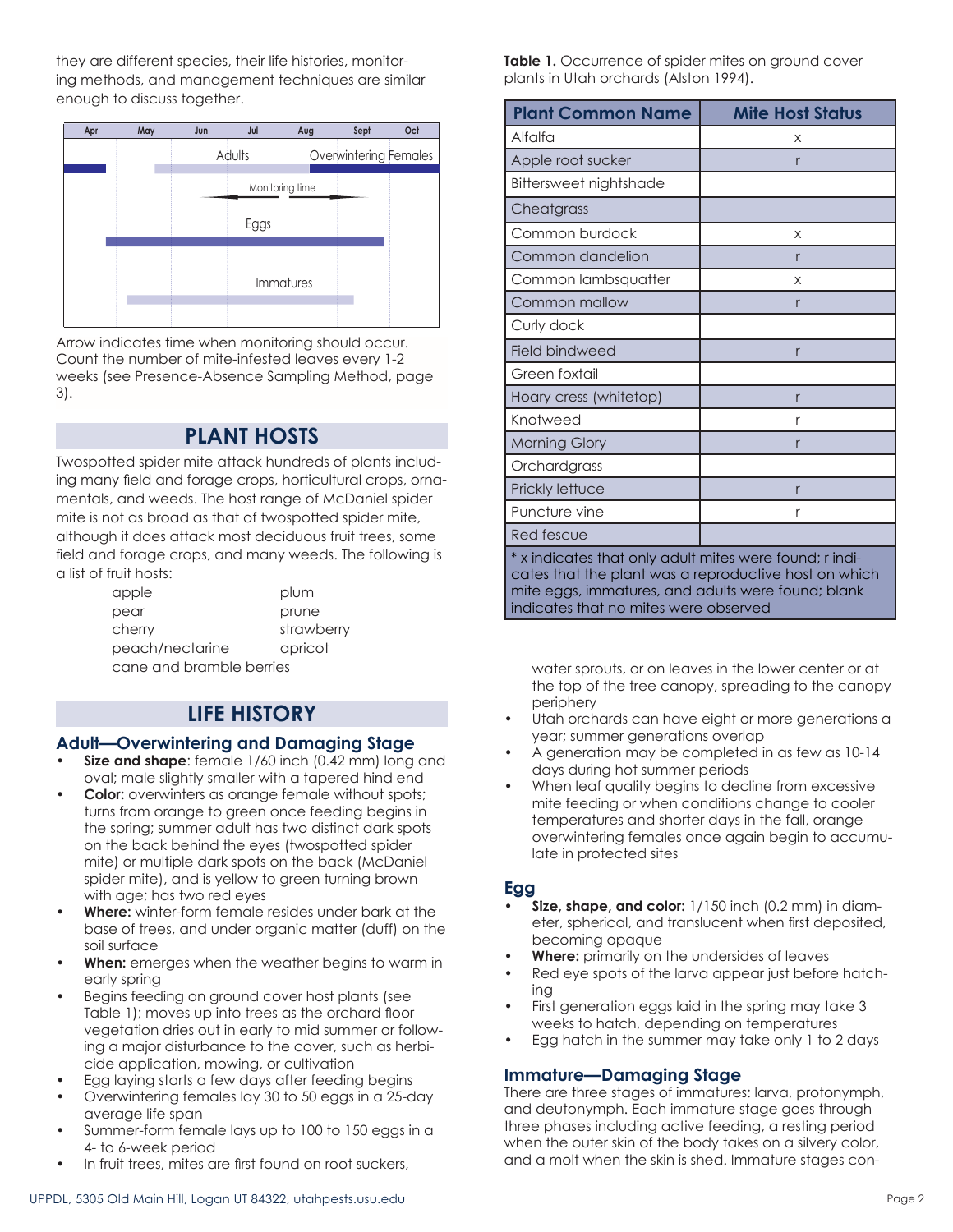gregate on the undersides of leaves on fruit trees, ground cover, and weed hosts, but can also be found on upper surfaces when population densities are high or mites are migrating to new sites.

## **Larva**

- **Size:** about the same size as the egg
- **• Color:** translucent when first hatched, turning pale green to straw color with characteristic black spots forming on the back
- **Shape:** round with three pairs of legs

#### **Protonymph**

- **Size:** larger and more oval shaped than the larva
- **• Color:** deeper green
- **Shape:** oval with four pairs of legs
- Two dark spots are more pronounced

#### **Deutonymph**

- **Size:** slightly larger than the protonymph
- **Shape:** male can be distinguished from the female by its smaller size and more pointed abdomen

### **Dispersal**

Mites primarily move from overwintering to feeding sites in the spring and among host plants by crawling. However, mites are able to "balloon" on air currents by holding onto a thin thread of silk (webbing) produced by their spinnerets, or without the aid of silk by just rearing up on their head or back and into the air.

# **HOST INJURY**

Peak injury to trees typically occurs in late June through mid September when weather conditions are hot and dry. Mite infestations often begin as "hot spots" within an orchard that spread to neighboring trees if weather conditions are favorable and predatory mites are unable to suppress the infestation. The following are the common characteristics of mite feeding and injury:

- Mites feed by piercing leaf tissue with their mouthparts and sucking up plant fluids
- Photosynthetic activity of trees is reduced
- Light to moderate feeding causes white speckling or stippling of leaves
- Heavy feeding causes leaves to bronze or turn brown, dry up, and drop prematurely (pears are especially sensitive to mite injury; even low to moderate infestations can result in rapid leaf burn and defoliation)
- Mite feeding on the surface of pear fruit can cause russeting
- Mite webbing and feeding on the surface of tart cherries can cause scarring and shriveling of fruit
- Infested leaves and twigs may be covered with fine webbing
- Tree vigor and fruit color, size, and production can be reduced
- If injury occurs early enough in the season, there may be insufficient reserves for normal fruit set and production the following year
- High mite populations in the summer can cause early senescence (leaf color change and drop); stressed trees are more susceptible to winter injury and mortality

# **TIMING CONTROL**

In most situations, spider mites in Utah fruit orchards can be managed without the use of miticides. Some exceptions include mites on pear or on all tree types during extreme hot and dry periods when mites have a tendency to reproduce rapidly and reach outbreak levels within 1 to 2 weeks. Because biological and cultural controls play a dominant role in integrated mite management and because mite infestations often begin as "hot spots," the use of a reliable sampling method is critical to the success of an integrated program.

A fairly reliable and easy-to-use sampling method for mites is called presence-absence, or binomial, sampling. Rather than counting the number of mites on leaves, which is difficult because of their small size, presenceabsence sampling requires only that the scout determine whether or not pest or predator mites are present on each leaf sampled. The following are reasons to use presence-absence sampling:

- Determines mite densities quickly and easily
- Eliminates unnecessary miticide treatments
- Conserves beneficial predatory mite populations, which can provide adequate biological control of spider mites
- Allows identification of mite "hot spots" that can be targeted with chemical control when necessary
- Ensures proper timing of miticide treatments when necessary
- Reduces the likelihood of mite populations developing resistance to miticides

### **Presence-Absense Sampling Method**

Scouting for mites can be done at the same time as for western tentiform leafminer in apples and cherries. Select representative orchard blocks of each fruit type to include in the scouting program. Sampling all orchard blocks will improve your ability to make specific mite management recommendations.

#### **How to Sample:**

Randomly select 10 trees scattered throughout a 2- to 5-acre block to sample. If the orchard block is larger than 5 acres, divide it into two 5 acre sub-blocks for sampling purposes.

- Scout designated orchard blocks every 1 to 2 weeks from mid-June through mid-September; during hot periods, sample every week
- On each sampling date, collect 10 leaves from each of the 10 trees (100 leaves total); because spider mites are found in the lower center and at the top of tree canopies first, spreading to the periphery over time, leaves should be selected from inside the canopy as well as from the edges
- Leaves from each tree should be kept separate from leaves of other trees, which will enable you to identify "hot spots;" either place leaves from each tree in a separate bag to count at the end of collection, or count infested leaves from each tree immediately after collecting
- Using a 10–20X hand lens, count the number of leaves from each tree infested with each type of mite (spider and predatory); it is not necessary to count the number of mites on each leaf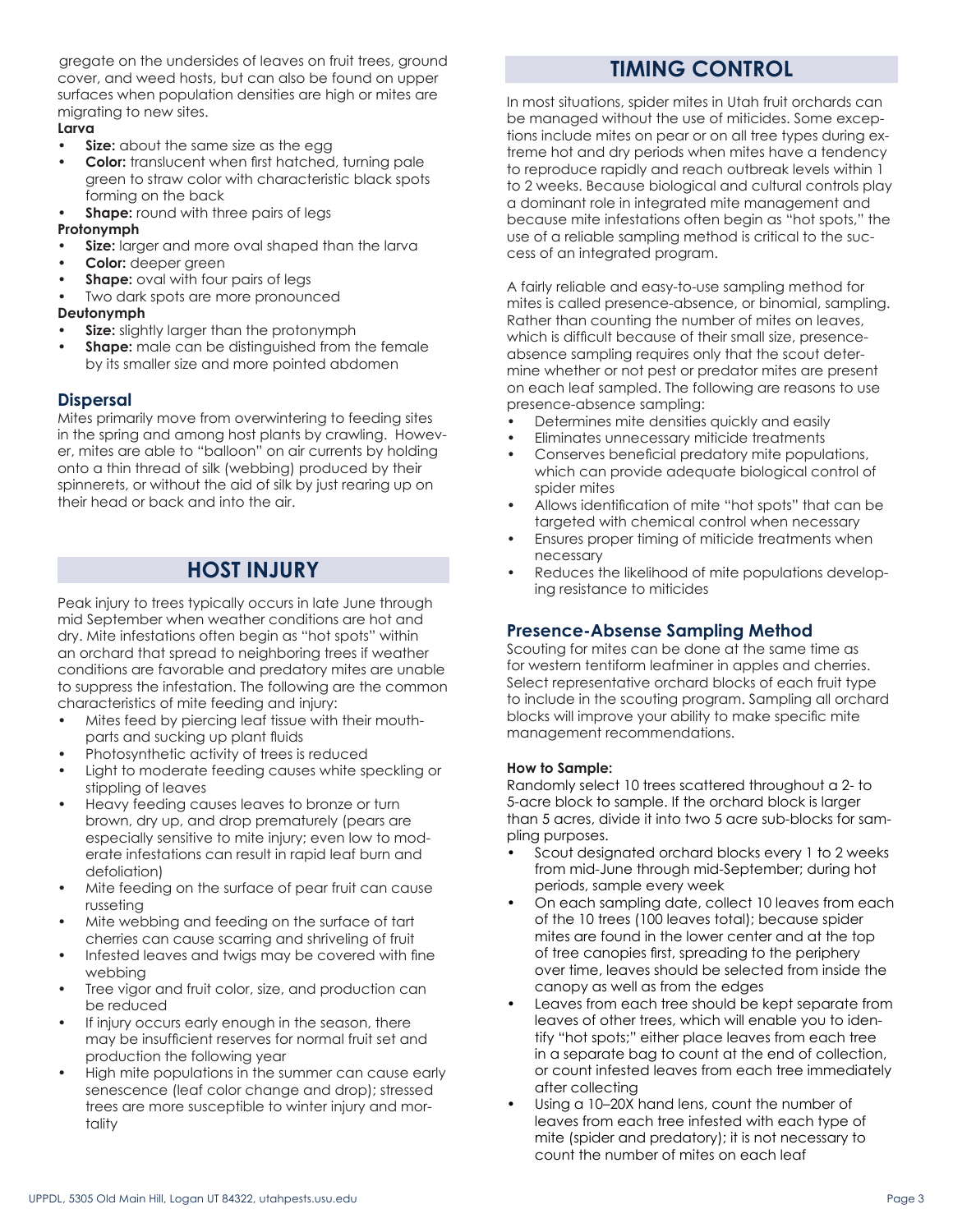**Table 2:** Web spinning spider and predatory mite presense-absense sampling method look-up tables (Jones 1990).

# **Twospotted and McDaniel Spider Mites**

*Tetranychus uritcae and T. mcdanieli*

| Number of leaves out of 10<br>with at least one mite present* | <b>Estimated number of</b><br>mites per leaf |
|---------------------------------------------------------------|----------------------------------------------|
|                                                               | 0.1                                          |
| 2                                                             | 0.4                                          |
| 3                                                             | 0.7                                          |
| 4                                                             | 1.1                                          |
| 5                                                             | 1.7                                          |
| 6                                                             | 2.4                                          |
| 7                                                             | 3.5                                          |
| 8                                                             | 5.2                                          |
| 9                                                             | 8.8                                          |
| $\cdot$ ()                                                    |                                              |

# **Predatory Mite** *Typhlodromus occidentalis*

| Number of leaves out of 10<br>with at least one mite present* | <b>Estimated number of</b><br>mites per leaf |
|---------------------------------------------------------------|----------------------------------------------|
|                                                               | 0.1                                          |
| $\overline{2}$                                                | 0.4                                          |
| 3                                                             | 0.7                                          |
| 4                                                             | 1.1                                          |
| 5                                                             | 1.7                                          |
| 6                                                             | 2.4                                          |
| 7                                                             | 3.5                                          |
| 8                                                             | 5.2                                          |
| 9                                                             | 8.8                                          |
| חו                                                            |                                              |

\* Note: for each tree sampled, determine the number of leaves out of 10 with at least one mite present

- Record the number of mite-infested leaves per tree on the sampling form (See the [Spider and Predatory](http://extension.usu.edu/files/publications/factsheet/sample-mites06.pdf)  [Mites Sampling Form](http://extension.usu.edu/files/publications/factsheet/sample-mites06.pdf))
- Use the look-up table (Table 2) to estimate the number of mites per leaf for both spider mites and predatory mites
- Total the estimated mite densities for all 10 trees and divide by 10 to obtain an average for the trees sampled in the block, note any trees with substantially higher spider mite densities than the block average as these may indicate hot spots
- The same leaves can be used to monitor for western tentiform leafminer in apple and cherry

# **MANAGEMENT**

Relying primarily on **biological and cultural control** for spider mite management should be the goal of every orchard pest manager. In many situations, chemical control is unnecessary and may only make the mite problem worse. Use of miticides will eliminate the beneficial predatory mites, which are capable of keeping spider mite populations below economically damaging levels. Another reason to avoid chemical control is that populations of twospotted and McDaniel spider mites have developed resistance to miticides. The following sections will describe the various components of a good mite management program.

# **Treatment Thresholds**

Using the presence-absence sampling method described on page 3, the following are the steps to follow to determine if economic thresholds for spider mites have been exceeded (Jones 1990):

#### **Apple and Stone Fruits:**

If the average number of spider mites per leaf is less than 5 and no predators are present, resample in 1 week. If the predator to pest ratio is at least 1:5, wait 2 weeks to resample

- If the average number of spider mites per leaf is 5 to 10 and there is less than 1 predator per leaf, resample in 2 to 5 days; if the predator to pest ratio is at least 1:10, resample in 1 week
- If the average number of spider mites per leaf is more than 10 and there is less than 1 predator per leaf, consider applying a miticide treatment (see Chemical Control below)

#### **Pear:**

- If the average number of spider mites per leaf is less than 5 and less than 1 predator per leaf is present, resample in 2 to 5 days; if the predator to pest ratio is at least 1:5, resample in 1 to 2 weeks
- If the average number of spider mites per leaf is 5 or greater and predator to pest ratio is at least 1:5, resample in 1 week. If predator to pest ratio is less than 1:5, consider applying a miticide treatment (See Chemical Control below)

# **Biological Control**

### **Mite Predators**

The western predatory mite, *Typhlodromus occidentalis*  (Family Phytoseiidae), is common and the most important mite predator in Utah fruit orchards. Several other species of predatory phytoseiid mites do occur, but their role in biological control of spider mites is usually minimal. The western predatory mite is teardrop-shaped (narrower at the head), translucent to yellow in color, and can move quickly. It primarily eats the eggs and immature stages of spider mites, but can be cannibalistic if spider mite prey is scarce. *Zetzellia mali* (Family Stigmaeidae)*,* a smaller yellow to orange predatory mite, can often be found in unsprayed orchards or in those orchards that receive fewer insecticides. However, *Z. mali* predominantly attacks European red mite and apple rust mite. Other predators that feed on spider mites include a small black lady beetle, *Stethorus picipes;* some predatory bugs; thrips; and lacewings. But in Utah orchards, *Typhlodromus occidentalis* provides the most consistent and highest level of mite biological control.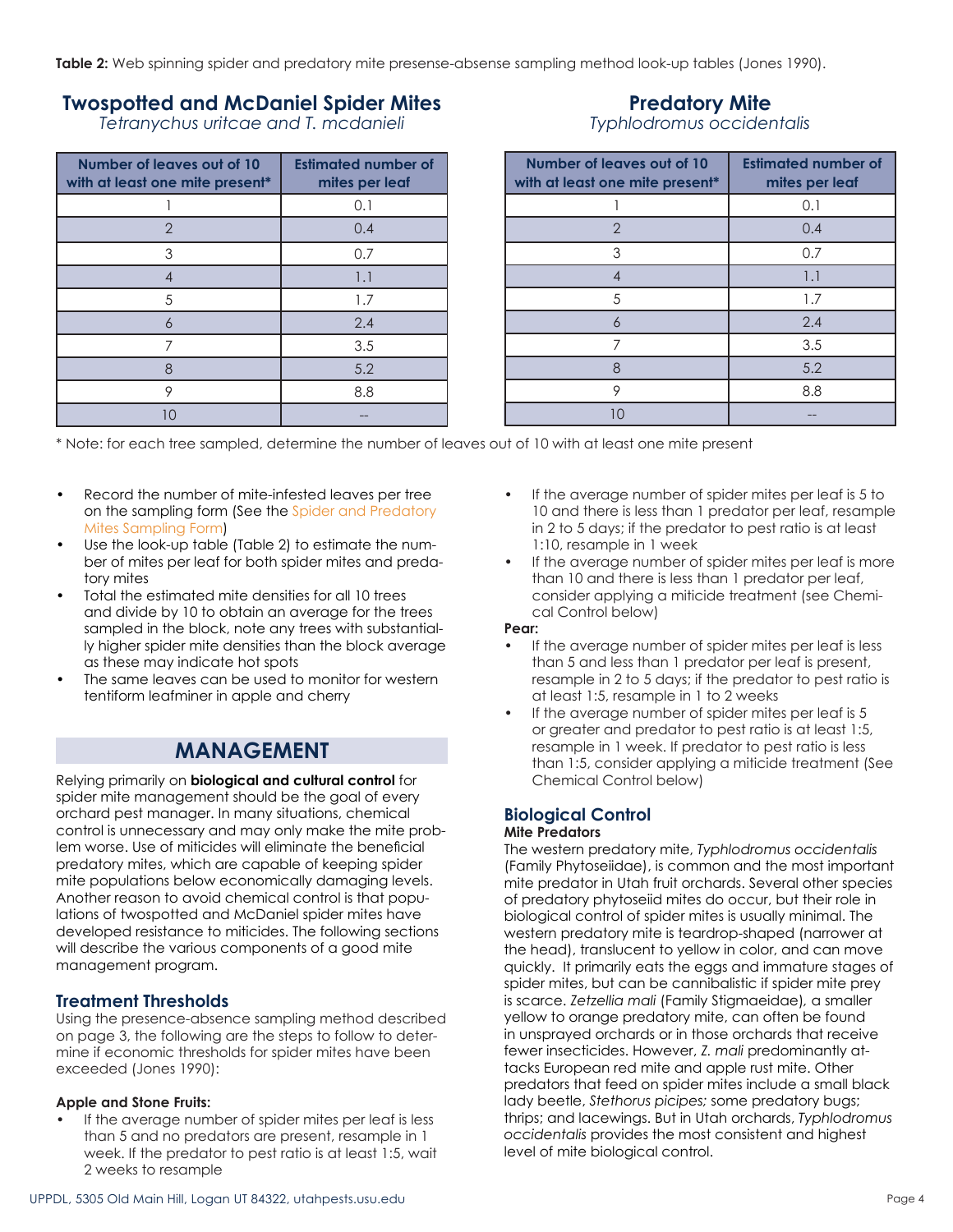

The western predatory mite is the most important predator in Utah orchards; it is teardropped-shaped and moves quickly (Utah State University Extension).



Zetzellia mali is a secondary predator, mostly of European red mite and rust mites, but will also feed on spider mite eggs ([TFREC, Washington State University](http://jenny.tfrec.wsu.edu/opm/displaySpecies.php?pn=850)).

In order to encourage the survival of predatory mites in sufficient numbers, it is crucial to adopt sound, biologically-based pest management practices. The following are recommendations for encouraging predatory mites:

- When applying dormant, delayed dormant, and pre-bloom treatments for control of other pests, do not direct sprays at the lower trunk and surrounding ground cover where predators overwinter
- In most situations, do not control populations of eriophyid mites, such as rust mites and leaf blister mites, because they serve as an early season food source for predators; the exception is pear trees and orchards where large populations of eriophyid mites are present and significant injury occurred the previous season

### **Avoid Nonselective Chemicals**

To maintain adequate predator populations, chemicals that are toxic to beneficial predators should be avoided. If carbaryl (Sevin) is used for fruit thinning, use minimum registered dosages and confine the spray to the periphery of trees. Use post-bloom miticides only when absolutely necessary to prevent economic injury (see Treatment Thresholds above).

Avoid using the following chemicals after bloom as they can significantly reduce predator numbers:

- bifenthrin (Brigade, Capture)
- carbaryl (Sevin)
- dicofol (Kelthane)
- esfenvalerate (Asana)
- fenebutatin-oxide (Vendex)
- formentanate hydrochloride (Carzol)
- lambda-cyhalothrin (Warrior)
- lime-sulfur
- methidathion (Supracide)
- oxamyl (Vydate)
- permethrin (Ambush and Pounce)
- sulfur
- zeta-cypermethrin (Mustang Max)

# **Important Role of Rust Mites**

To successfully maintain predator mite populations in orchard trees and on ground cover vegetation, a prey source must be available. Rust mites on apple, pear, cherry, and plum play an important role as an alternate food source for predator mites in trees. Alternate prey can be critical in maintaining predators when spider mite densities are low. In fact, minimal spider mite numbers and moderate to high predator mite numbers have been observed in Utah orchards throughout the summer season because of the alternate rust mite prey. For that reason, rust mites should not be controlled on trees unless they are causing significant injury. Keep in mind that pear rust mites can cause substantial fruit russeting if populations are high enough. Therefore, their populations should be monitored carefully and considered in the overall mite management program.

# **Re-establishing Predator Mites**

The most important predator mite, *Typhlodromus occidentalis,* occurs naturally in Utah orchards. If *Typhlodromus* populations are eliminated through the use of nonselective chemicals (see list above), it may be possible to hasten their re-establishment rather than waiting for natural colonization. However, as long as nonselective chemical use is continued, *Typholodromus* populations will not thrive and provide mite control. To successfully re-establish *Typhlodromus*, a source of prey, such as rust mites or spider mites, must be available in the orchard. The following are some suggestions for re-establishing *Typhlodromus* in the orchard:

- Cut shoots containing both *Typhlodromus* and a prey source from one orchard tree and place them in trees of another orchard
- To facilitate mite dispersal into the trees, position shoots so that there is leaf-to-leaf contact; because the movement of *Typhlodromus* between trees is limited, at least one shoot should be placed in each tree
- *• Typhlodromus occidentalis* can also be purchased from commercial suppliers and released into trees; researchers have developed strains of *Typhlodromus*  with tolerance to some of the common orchard insecticides; make sure to choose a reliable supplier and select a strain that is appropriate for your area

# **Ground Cover Management**

The type and density of vegetation growing on the orchard floor can play an important role in orchard mite